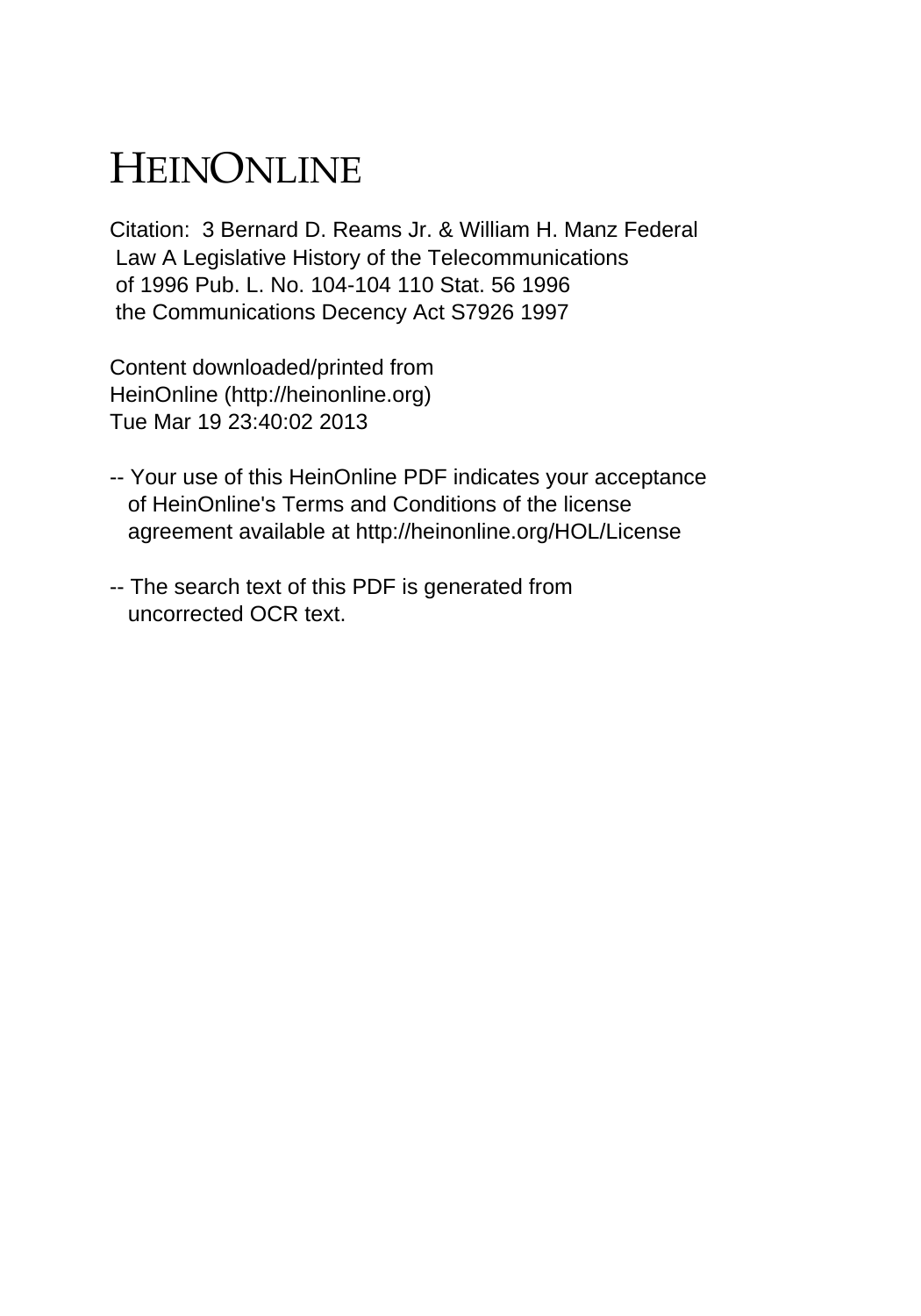## **'THE TELECOMMUNICATIONS COM-PETITION AND DEREGULATION ACT OF I995 COMMUNICATIONS DECENCY ACT** OF **1995**

**DOLE AMENDMENT NO. 1255**<br>Mr. DOLE proposed an amendment to Mr. **DOLE** proposed an amendment to the **bill (S.** 652) to provide for a procompetitive, deregulatory national pol**icy** framework designed to accelerate rapidly private sector deployment of<br>advanced telecommunications and information technologies and services to all Americans **by** opening **all** tele-communications marketa to competition. and **Tor** other purposes; as follows: On **page 9. strike lines 4 through 12 and insert the following:** 

(c) TRANSFRR or MFJ.-IARe: the date of the case of this Act, the Commission shall administer any provision of the Modification of Pinal Judgment not overridden or super-<br>seaded by this Act. The District Court for the Distr

"Con page 40, beginning on line 11, strike "Nation. At a minimum, universal service state"<br>shall include any telecommunications services that" and insert "Nation, and which",<br>On page 70, between lines 21 and 22, insert<br>the

**(ib GREATER** DEREGULATION **FOR** SMALLER **CABLE COMPANIE.--SectiOn** 6M **(4 U.S.C. b43)** is amended **by** adding at the end thereof the following: **EXECUTE THE SECTION OF SHOPS AND SET OF SMALL COMPA-<br>
<b>THE SCHOOL RESPONSELL PROPERTIES**<br> **SHOPS**<br> **HIDES,-**<br> **ALLOWING CENERAL.—Subsection 9a). (b). or (c)** 

**"-ll LN** GENERAL.-Subsection Pal. **(b).** or **(c)** does not **apply** to **a small** cable operator with respect to-. **'(A)** cable programming services. or

**'(B)** a basic service tier that was the only service tier subject **to** regulation **as of De**

cember **31. 1994. in soy** franthise area in which that operator **serves** 35.100 or fewer subscrihers. **"il DEF.NITION OF SIALL CABLE** OPERA-

On page 71, line 3, strike "(c)" and insert "Idi".

On page 79, strike lines 7 through 11 and in-<br>sett the following:<br>(i) He exerged...—The Commission shall<br>modify its rules for multiple ownership set<br>(orth in 47 CFR 73.3555 by-<br>(of the finest cannot commission).

**IA)** eliminating the restrictions on the number **of** television stations owned under subdivisions (ex 11011, **and** 0 it): and

**(1)** changing the percentage set forth In subdivision **(eli2lilll** from **25** percent to *35* percent.<br>(2) RADIO OWNERSHIP --The Commission

**21** RADO **OwNERSHIP.-The** Commission shall modify Its rules set forth In 47 *CFR* **73.35 by** eliminating any provision limiting the number of AM or *FM* broadcast stations which may be owned or controlled by one en-<br>tity either nationally or in a particular mar-<br>ket. The Commission may refuse to approve<br>the transfer or issuance of an AM or FM<br>broadcast license to a particular entity if it<br>fi **an** undue concentration of control or would thereby harm competition. Nothing in this<br>escalion from the Commission from the commission from modifying its rules contained in 47<br>CFR 73.3555(c) governing the ownership of<br>both a radio and television broadcast stations

On **page 79.** line **18.** strike **"(3)" and** Insert

"(4)". On page **79, line 21.** strike **"(4)"** and Insert **"ill".**

On page 79, line 22, strike "modification required by paragraph (1)" and insert "modifications required by paragraphs (1) and (2)". On page 116, between lines 2 and 3, insert

the following **(b) DOMINANT LNTEREXCANGR CARRIE.--** The Commission. within 270 days after the date of enactment of this Act. shall complete a proceeding to consider modifying its rules for determining which carriers shall be classified as "dominant carriers" and to consider<br>excluding all interest hange telecommuni-<br>cations carriers from some or all of the recations carriers from some or all of the re-<br>quirements associated with such classifica-<br>tion to the extent that such carriers provide **Interexchangs** teleconmunicatons service. On **page** 116, line **3.** strike **"(b)" and** Insert **"(c)".**

On page **117.** line **I.** strike "(c)" and Insert

"(d)".<br>On page 117, line 22, strike "**REGULA-**<br>TIONS.." and insert "REGULATIONS<del>,</del> ELIMI-

**NATION OF UNNECESSARY REGULATIONS**<br> **AND FUNCTIONS.**".<br> **On page 117.** line 23, strike "(a) BIENNIAL<br>
REVIEW.--" before "Part".<br>
On page 118, between lines 20 and 21, insert<br>
the following:

(b) ELIMINATION OF UNRECESSARY COMMISSION REQUINATIONS AND FUNCTIONS,<br>(1) REPEAL SETTING OF DEPRECIATION<br>(47 U.S.C. ZZOO) Is amended by striding<br>(47 U.S.C. ZZOO) is amended by striding<br>"shall prescribe for such carriers" a

STORE TO DETAILS OF SALE CHEAP SYSTEM STORE STATES OF THE CONDITIONS OF SALE CABLE OPERA. STORE STATES TO PROPORT TO THE STATES IN THE U.S. THE CHEAP OF THE STATES OF THE CHEAP OF THE CHEAP OF THE STATE AND A RELEASE TO A 220(c) (47 U.S.C. 220(c)) is smended by adding<br>at the end thereof the following: "The Commission may obtain the services of any per-<br>son licensed to provide public scoomlings of the services under the law of any State to a an audit for the Commission under this section, any such person shall have the powers<br>granted the Commission under this sub-<br>section and shall be subject to subsection (f)<br>in the same manner as **If that person were an** 

**employee of the Commission.".**<br> **13F SIMPLIFICATION OF FEDERAL-STATE CO-**<br>ORDINATION PROCESS.--The Commission shall simplify and expedite the Federal-State ordination process under section 410 **of** the

Communications Act **of** 193. **(1)** PRIVATIZATION **OF SHIP RADIO 1isPEC-TIOs.** Section **3a5 (47** U.SC. **3851** is amended **by** adding **at** the end thereof the following: **"In** accordance with such other provisions of law as apply to government contracts, the<br>Commission may enter into contracts with Commission may enter into contracts with any person for the purpose oi carrying ot such Inspections and certifying compliance with these requirements, and may. as part of *&MY* such contrart, **allow any** such person to accept reimbursement from the license **holder** for travel **and expense** costs of **any em- Ployse** conducting **an** inspection or cerUln**cation..**

**(h) MODIFICAT1ON OF CONoTRUCTION PERMIT** REQUIREMENT,--Section 319(d) (47 U.S.C.<br>319(d)) is amended by striking the third sentence and inserting the following: "The Commission may waive the requirement for a<br>construction permit with respect to a broadcasting station in circumstances in which it<br>deems prior approval to be unnecessary. In those circumstances, a broadcaster shall file<br>any related license application within 10<br>days after completing construction."<br>(6) Lharr

amended by adding at the end the following<br>"(g) If a broadcasting station falls to<br>transmit broadcast signals for any consecutive<br>tive 12-month period, then the station II-<br>cense granted for the operation of that<br>broadcast period, notwithstanding any provision, term,<br>or condition of the license to the contrary."

or condition of the license to the contrary.". **(71 EXPEDnTN** IUNS'UCrlONAL **TELEVISION UlED** SERVICE PROC.eSanas.-The Commission shall delegate, under section **5(c)** of the Com-<br>munications Act of 1934, the conduct of rou-<br>tine instructional television fixed *service* cases to Its staff for consideration and **final**

(8) DELEGATION OF EQUIPMENT TESTING AND **(8) DELEGATION** OF **EQUIPMENrT** TESTINO **AND** CERIATAION **'T0** PRIVATE LABORATORIS.- **Section 302** (47 **U.S.C. 302) is** amended **by add-Ing at the end the following:**<br>
"(e) The Commission may-<br>
"(I) authorize the use of private organiza-

tions for testing and certifying the compliance of devices or home electronic equipment and systems with regulations promulgated under this section;<br>"(2) accept as prima facile evidence of such compliance the certificatio

ganization: and

**"131** establish Such qualifications **and** standards as it deems appropriate **for such** private organizations. testing, **and** certification.".

(9) MAKING LICENSE MODIFICATION UNIFORM.—Section **303(f)** (47 U.S.C. 303(f)) is<br>amended by striking "unless, after a public hearing." and inserting "unless".<br>(10) PERMIT OPERATION OF DOMESTIC SHIP

**(10i PERMrr OPrTION OF DOMESTIC SHIP AND AIRCRAFT' RADIOS** WrTHOU-T LICENSE.-Sec-tion **01t.e)** (47 **U.S.C. 207,e) Is amerded by (A)** striking "service ard the citizens **band** radio service" **In** paragraph **it:** and inserting **-service.** citizens band radio service, domes-**tic** ship radio ser-ice, domes'c airtraft radio service. and personal radio se..'ce"' and **,B)** striking "ervice' and c.t'zens band radio ervice **'"In** paroat **'3, and** inserting service'. "cftizens bad radio \_ervree. "do-meStic **ship** radio asrvice'. -estic aircraft **radio** service'. **and** "personal -adio sc':ice" **-. ,10 EXPEDITED LICENSNG FCR FI.XE** MICRO- **WAVE SER** 'ICE.- SectIon **309 b(21** (47 **U.SC,**

**309(b)(2))** is amended by striking subpara-<br>**graph (A)** and redesignating subparagraphs<br>(B) through **(G)** as **(A)** through **(F)**, respectively.

(12) **ELIMINATE FCC** JosD'c-Ds' ONt **OVER** GOV-

ERNMENT-OWNED SHIP RADIO STATIONS.—<br>(A) Section 305 (47 U.S.C. 305) is amended **by** striking subsection **(b)** and redesignating subsections **(c) and id** as **(bi** and ci. respec-

tively.<br>(B) Section 382(2)(47 U.S.C. 382(2)) i<mark>s</mark><br>amended by striking "except **a** vessel of the United States Maritime Administration. the Inland and **Coastwise Waterways Service**. or Inland and **Coastwise Waterways Service**, or the Panama Canal Company

**.131 IODFICATION** OF AMATEUR **RADIO EXAM-INATION PROCEDIMES.**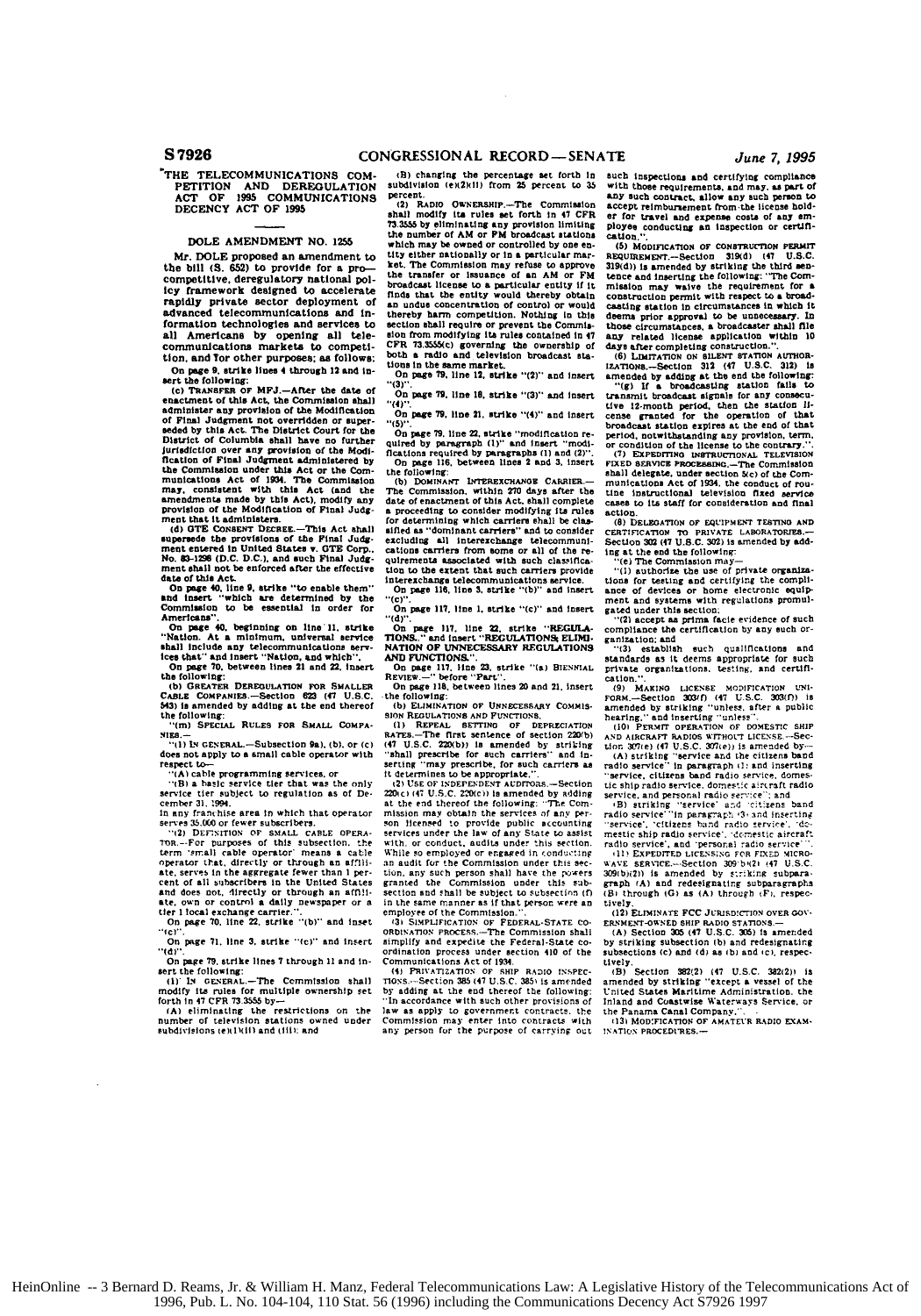$June$  7, 1995

**(A)** Section 4(fXHXN) **(47 U.S.C.** 4(fX4XB)) is amended by striking "transmissions, or in<br>the preparation or distribution of any publi-<br>cation used in preparation for obtaining<br>amateur station operator licenses," and in-<br>serting "transmission".<br>(B) The Commission sha

governing the amateur radio examination Process **by** eliminating burdensome record maintenance **and** annual financial certfi-

cation requirements.<br>(14) STRAMLINZ NON-BROADCAST RADIO LI-<br>
TRASE RENEWALS.-The Commission shall<br>modify its rules under section 309 of the<br>
Communications Act of 1934 (47 U.S.C. 309) relating to **renewal** of nonbroadeast radio **li-**censes **so as** to streamline or eliminate comparative renewal hearings **where** such **hear**ings **are** unnecessary or unduly burdeneome. On **page 117.** between lines **21** and **22.** insert

the following:<br>**(d) RECULATORY RELIEF.--<br>(I) STREAMLINED PROCEDURES FOR CHANGES<br>IN CHARGES, CLASSIFICATIONS. REGULATIONS, OR PRACTICES** 

**(A)** Section 204(a) (47 **U.S.C.** 204(a)) **is**

amended-<br>(1) by striking "12 months" the first place<br>it appears in paragraph **(2)A)** and inserting<br>"5 months";

**(ii) by** striking "effective., and **all** that **follows** in paragraph (M1A) **and** inserting **"ef-**

fective.": and (fit) **by** adding at the end thereof the **fol- lowing:**

the Commission **a** new or revised charge. classification, regulation, or practice on a<br>streamlined basis. Any such charge, classification, regulation, or practice shall be<br>deemed lawful and shall be offective 7 days (in the case of a reduction in rates) or 15<br>day Commission unless the Commission takes<br>action under paracraph (1) before the end of action under **prgph (1)** before the end of that **7-day or** 10-day iperod. **as is appro- priates.".**

**(B)** Section **208(b) (47 U.S.C. 209(b)) Is**

amended- **(I) by** striking "12 months" the first **place** it **appears** In paragraph **(1) and** Inserting **"5**

months"; and<br>
(ii) by striking "filed." and all that follows<br>
in paragraph (i) and inserting "filed.".<br> **(2) EXTENSIONS OF LINES UNDER SECTION 214** 

ARMIS agrows.-Notwithstanding section<br>305, the Commission shall permit any local **306.** the Comnnssion shall permit any local exchange carrier- **(A)** to be exempt from the requirements of section 214 of the Communications Act **of**

1934 for the extension of any line; and<br>
(B) to file cost allocation manuals and<br>
ARMIS reports annually, to the extent such<br>
carrier is required to file such manuals or re-

**ports.. (3)** FORKnSHRAisCE AWlrriil **NOT tiN-** rnb.-Nothing In this subsection shall **be** construed to limit the authority of the Commission or a State to waive, modify, or fore-<br>bear from applying any of the requirements<br>bear from applying any of the requirements<br>to which reference is made in paragraph (1)<br>und

haw.<br>Compage 118, line 20, strike the closing<br>quotation marks and the second period.<br>On page 113, between lines 20 and 21, insert<br>the following:<br>"(c) CLASSIFICATION OF CARRIERS.--In

classifying carriers according to 47 CFR 32.11<br>and in establishing reporting requirements<br>pursuant to 47 CFR part 43 and 47 CFR 64.903,<br>the Commission shall adjust the revenue requirements to account for inflation as of the<br>release date of the Commission's Report and<br>Order in CC Docket No. 91-141, and annually<br>thereafter. This subsection shall take effect on the date of enactment **of** the **Tel.** communications Act **of** IM.".

On **page 119. line 4, strike "may" and insert** mixed governmental and non-government "shall".

cated for mixed governmental and non-governmental and non-governmental and non-governmental and non-governmental submit carriers. The communications carrier, or class of tele- (6) the 165 megahherts of spectrum that are co tion to the Commission requesting that the hers that the Federal Communications **Commisslon** exercise the authority granted Commission **is** currently holding in reserve by that carrier or carriers. **Any such** petition in **the** United States; shall be deemed granted **if** the Commlsaion *(i)* the authority **of** the Federal **Commu. does** not deny the petition for **failure** to meet nicatlons Commission to assign radio **spec**the requirements for forebearance under sub- **trurn** frequencies using an auction process section **(a)** within **90 days** after the Commie- **expires** on September **30. 1998; Son** receives it, unless the **90-day** period **Is (8)** a significant portion of the reallocated extended by the Commission. The Commis- spectrum will not yet be assigned to nonsion may extend the initial 90-day period by governmental users before that authority ex-<br>an additional 60 days if the Commission finds Dires;<br>that an extension is necessary to meet the (9) the transfer of Pederal governme an additional 50 days if the Commission finds Pires;<br>that an extension is necessary to meet the (9) the transfer of Pederal governmental<br>requirements of subsection (a). The Commis- users from certain valuable radio frequen sion may grant or deny a petition in while or to other reserved frequencies could be expering are perming.<br>In part and shall explain its decision in writ. Alted if Federal governmental users are perming.<br>Ing. On page 120,

(1) the National Telecommunications and which will involve a use of the electro-<br>Information Administration of the Depart-<br>ment of Commerce recently submitted to the shall grant such license or permit to a quali-<br>ment of C

the next ton pears to meet the expected de-<br>services assigned by the Commission to exhaust the pears to meet the expected de-<br>services assigned by the Commission to exhaust the main of the distribution<br>radio services and m

(3) a further 85 megaherts of additional (3) by striking "1998" in paragraph (10), as spectrum, for a total of 254 megaherts, is renumbered, and inserting in lieu thereof needed if the United States is to fully imple- "20

et seq.) the Federal Government will transfer **"MI RELOCATION OF FEDERAL GOVERNMENT**<br>235 megaherts of spectrum from exclusive STATIONS.-

On page 120, between lines 3 and 4, insert (E) the final 45 megaherts will be reallo-<br>the following: care for mixed for mixed grownmental and non-gov-<br>"(c) END or REGULATION PROCESS.—Any ernmental use by 2001;<br>telecommunic

under the unit respected spectrum needs<br>in the United States;<br>if the rederal Communications commission to assign radio spec-<br>net commission to assign radio spec-

(d)".<br>Color network of the procedure of the procedure of the procedure of the procedure of the procedure of the procedure of the STEVENS AMENDMENT NO. 1256<br>Mr. STEVENS proposed an amend- (b) Extra solution and of the avail

ment to the bill S. 652, supra; as fol-<br>lows:<br>lows:<br>lows:<br>lows:<br>tia direction of the bill intertion of the superprise place in the bill insert<br>in [iii] by striking paragraph (1) and inserting<br>the following:<br>the following:

SM **.** eEMUl *AUCfiONS.* elusive applications or requests **are** accepted **(a) FINDmOB.-The** Congress **finds** that- for any Initial license or construction permit tion Act (47 U.S.C. 923);<br>
apply to licenses or construction permits is-<br>
(2) based on the best available information aged by the Commission for public safety<br>
the report concludes that an additional 179 radio services or

nication services, and low earth orbiting sat- lng paragraphs **(3)** through **(13) as (2)** through ellite communications systems; **(12).** respectively; **end**

needed if the United States is to fully imple-<br>ment the Intelligent Transportation System (c) REIMBUREEMENT OF FEDERAL RELOCA-<br>currently under development by the Depart- TroN Costre.-Section 113 of the National<br>ment of Tra (4) as required by Part B of the National ministration Act (47 U.S.C. 923) is amended<br>Telecommunications and Information Ad- by adding at the end the following new sub-<br>ministration Organization Act (47 U.S.C. 921 sections

governmental use to non-governmental or "(1) IN OGNSRAL-In order to expedite the mixed governmental and non-governmental of flichet use of the electromagnetic species between 1994 and 2004;<br>use between 1994 and 2004;<br>the s use between 1994 **and 204;** trum and notwithstanding section **330b)** of **(5)** the Spectrum Reallocation **Final** Re. title **31.** United States **Code,** any Federal enport submitted to Congress under section 113 titly which operates a Pederal Government<br>of the National Telecommunications and in- station may accept reinfoursement from any<br>formation Administration Organization Act person by the National Telecommunications and In-<br>formation Administration replacement, or<br>formation Administration states that, of the relaxions of equipment, facilities, operating<br>235 megaherts of spectrum identified for manual reallocation from governmental to non-gov- curred by that entity in relocating the oper-<br>ernmental do non-gov- curred by that entity in relocating the oper-<br>ations of its Federal Government atations of the relocating the s cated for exclusive non-governmental use. Frequencies to any other frequency or frequencies to any other frequency or frequencies to any other frequency or frequencies to any other frequency or frequencies to any such rein C.) 25 megaherts will be reallocated in 1997 shall be available, without appropriation of<br>or exclusive non-governmental use,<br>filest year limitation, only for the oper-<br>for both exclusive non-governmental and funds were dep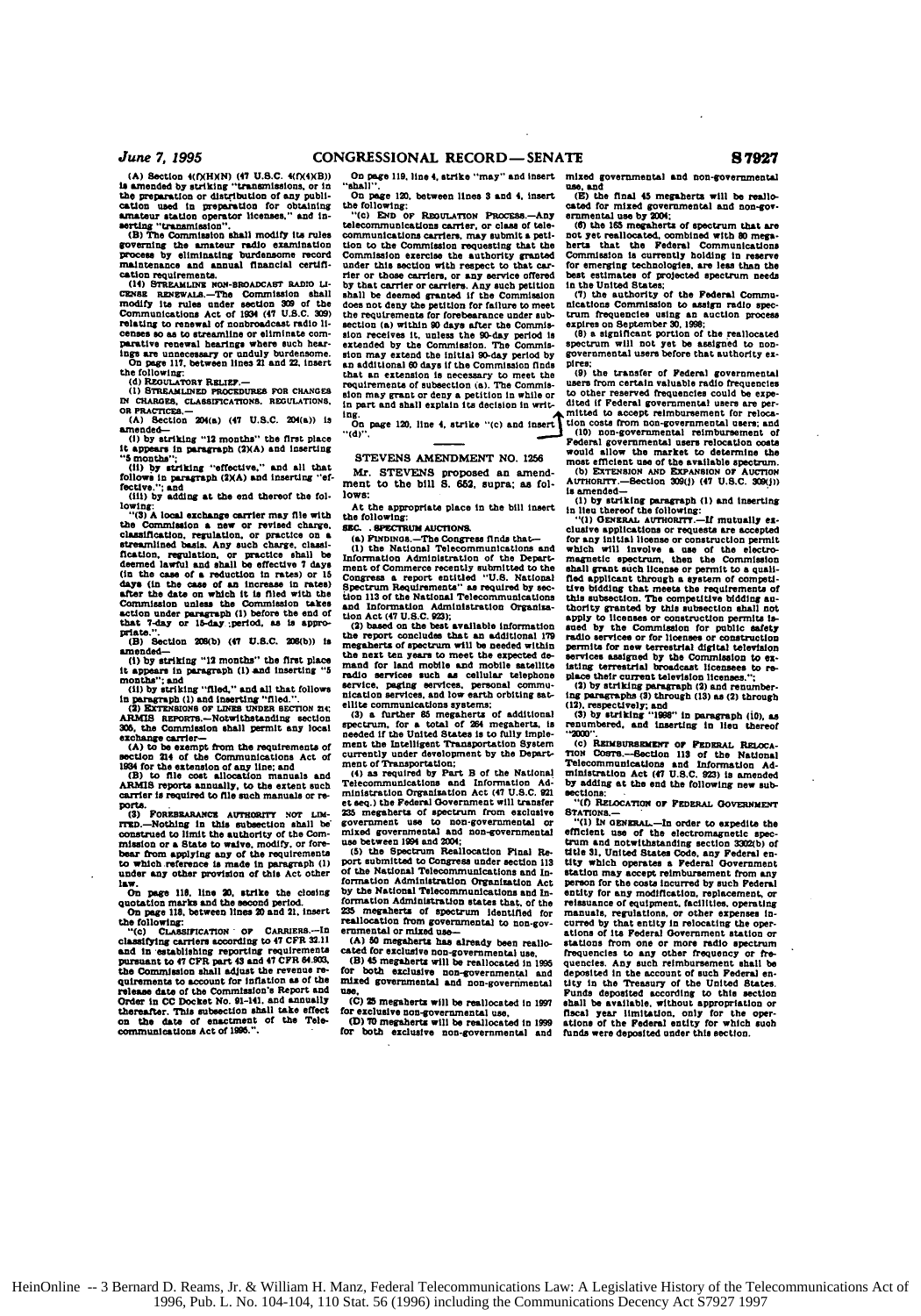should vote. Other opponents have threatened **to** filibuster to prevent a final vote.

It **is** time for the Senate to act. **By** now it is obvious that Dr. Poster is the Scher is obvious that the service of others. His record is record is outstanding. He has been widely praised for his contributions to the praised for his contributions to the quality of health care for his patients, for his research and teaching and medi-<br>for his research and teaching and medi-<br>cine. We do a disservice to Dr. Foster. the Senate and the Nation as a whole by prolonging this process.<br>The Nation has now been without a

The Nation **has** now been without a Surgeon General for **6** months, and there is no Justification **for** further delay. Only one issue is holding up this nomination. Many other issues have been raised as a smokescreen, but they are easily dispelled. The real issue de-<br>are easily dispelled. The real issue de-<br>laying this nomination is abortion. The diehard **opponents of** <sup>a</sup> woman's right to choose are doing **all** they can to block this nomination be- cause Dr. Foster participated in a small number of abortions during his 38-year career. But Dr. Foster **is** a baby doctor, not an abortion doctor. He has delivered thousands of healthy babies, often in the most difficult ciroften in the most difficult cir- cumnstances of poverty and neglect. **As** one commentator has observed,. **"r.** Foster has saved more babies than Operation Rescue."<br>In any event, abortion is a legal med-

In any event, abortion is a legal med- **Ical** procedure and a constitutionally protected right. It **is** not a disqualification for the office **of** Surgeon General **of** the United States. And there is no Justification for some of our Republican colleagues to try to make it one.

Dr. Foster is an obstetrician and a gynecologist, and it **is** no surprise to anyone that he has participated in abortions. Those who have heard Dr. Foster describe his vision for health<br>Foster describe his vision for health<br>know about the lives he has saved, the<br>know about the lives he has saved, t sickle-cell anemia and infant mortality, his model program on maternal and infant care, and his groundbreaking work to combat teenand infant care, and his<br>groundbreaking work to combat teen-<br>age pregnancy. President George Bush<br>thought so highly of Dr. Foster's "Have a Future Program" in Nashville<br>that he honored it with the designation **as** one **of** his thousand points of light.

With this nomination, the Nation has<br>an unprecedented opportunity to deal more effectively with some of the more<br>difficult challenges facing us in health different care today and to do it under the lead-<br>ership of an outstanding physician and an outstanding human being who has devoted his life to providing health care and for opportunity to those who need the help most.

need the help most.<br>As Dr. Foster has stated, his first pri-<br>ority will be to deal with the Nation's overwhelming problem of teenage preg-<br>nancy, and he is just what the doctor<br>ordered to lead this important battle.

Teenage pregnancy is a crisis of dev- the issues on abortion. That is what is<br>astating proportions. The United behind this delay, and it is wrong.<br>States has the highest rate of teenage Dr. Foster has appeared before the pregnancy in the industrial world, conmittee, answered the questions More than a million **U.S.** teenagers be- has been reported out. and he **is** entl come pregnant every year, and every tied to a vote. Even two members of day the problem gets worse. Dr. Foster our committee who voted in opposition can be the national spokesman we need indicated that they believe the Sen

dependency and hopelessness, out and. once reported out, they are<br>Dr. Foster's "I Have a Future Pro- entitled to be voted on in the U.S. Sen-<br>gram" has been a beacon of hope to ate.<br>inner-city teenagers. His program pro- S inner-city teenagers. His program pro-<br>so, Mr. President, I hope that we wilded the guidance they neek time the<br>responsible, sensible decisions about majority is looking around for some<br>responsible, sensible decisions abo

Chance for successful futures.<br>
Manuscular the properties of the sale and the presenct of successful futures.<br>
Mow Dr. Foster deserves a chance of TELECOMMUNICATIONS COMPETI-<br>
Mow Dr. Foster deserves a chance of TELECOMMUN

the debate and discussion that we have were being offered before July 24, 1991.<br>
the debate and discussion that we have have being offered before July 24, 1991.<br>
legislation before us that is going to be legislation before us that is going to be Since that date literally hundreds of necessary to pass by October. I daresay that every day that we delay in terms of approving Dr. Foster is a day when this Nation is lacking In the leadership of this extraordinary human being who lifted **by** the **MFJ** court. This meani can do something about today's prob- that all of those services have to be<br>lems, not problems and challenges that shifted to a separate subsidiary on the terms, not problems and challenges that<br>the States are going to face in the fall, date of enactment of this act.<br>but today's problems, tomorrow's prob- Are there not two problem our would be problems of the pressure of the bill does not grand-<br>hems, on the problems of child and father all existing information serves<br>maternal care, and all the range of toes. Second, it will be impractical for<br>mater

proved. We ought to have a debate. If actment of this act.<br>the majority leader was looking for Mr. PRESSLER. Yes; I agree. It is<br>something to do on a Friday, we ought my intention to address these problems<br>to be debating t to be debating that today and voting in conference.<br>
on it today, instead of debating<br>
the issue that is going to deny working<br>
ROTARY PEACE PROGRAM ON<br> **FAMILIES income to put bread on the POPULATION AND DEVELOPMENT** 

The majority has selected to debate cently been contacted by Mr. David<br>The majority has selected to debate cently been contacted by Mr. David<br>fications of Dr. Foster. As much as I GA. In addition to his professional<br>am sym

the issues on abortion. That is what is

tled to a vote. Even two members of our committee who voted in opposition

We have to ask ourselves, how much about the risks of pregnancy. We have to ask ourselves, how much every frais is a gerery week, every month, lorely approach every year, the number of teenagers timely, important, sensitiv We have to ask ourselves, how much longer do we have to wait? This is a timely, important, sensitive position, and this country is being denied the leadership of Dr. Foster, and we have **y d** out and, once reported out, they are<br>entitled to be voted on in the U.S. Sen-

shares are not read to self-suffi- with the welfare reform issues<br>themselves on the road to self-suffi- with the welfare reform issues<br>dependency, violence and powerty. He other issue, that we can move<br>to deal with<br>as taug e with the welfare reform issues, and we are not prepared to deal with some other issue, that we can move ahead on We are **e e** is entitled, and the country is entitled to have a vote on that nomination, and

vote by the entire Senate. The entire senate subsidiary for all view of the entire Senate. The entire during information services except those that Mr. President, I heard earlier during information services except those th ated and offered, because July 24, 1991, is the day before the information servthe line of business restriction was lifted by the MFJ court. This means information services except those that shifted to a separate subsidiary on the

> Are there not two problems in your view: First, the bill does not grandexisting information services to a separate subsidiary prior to the date of enactment of this act.<br>actment of this act.<br>Mr. PRESSLER. Yes; I agree. It is father all existing information services. Second, it will be impractical for Bell operating companies to transfer

table. We can ask what our priorities are. Mr. *NUNN.* Mr. President, I have re The majority has selected to debate cently been contacted **by** Mr. David munity service with the chamber of commerce and the Georgia Mountains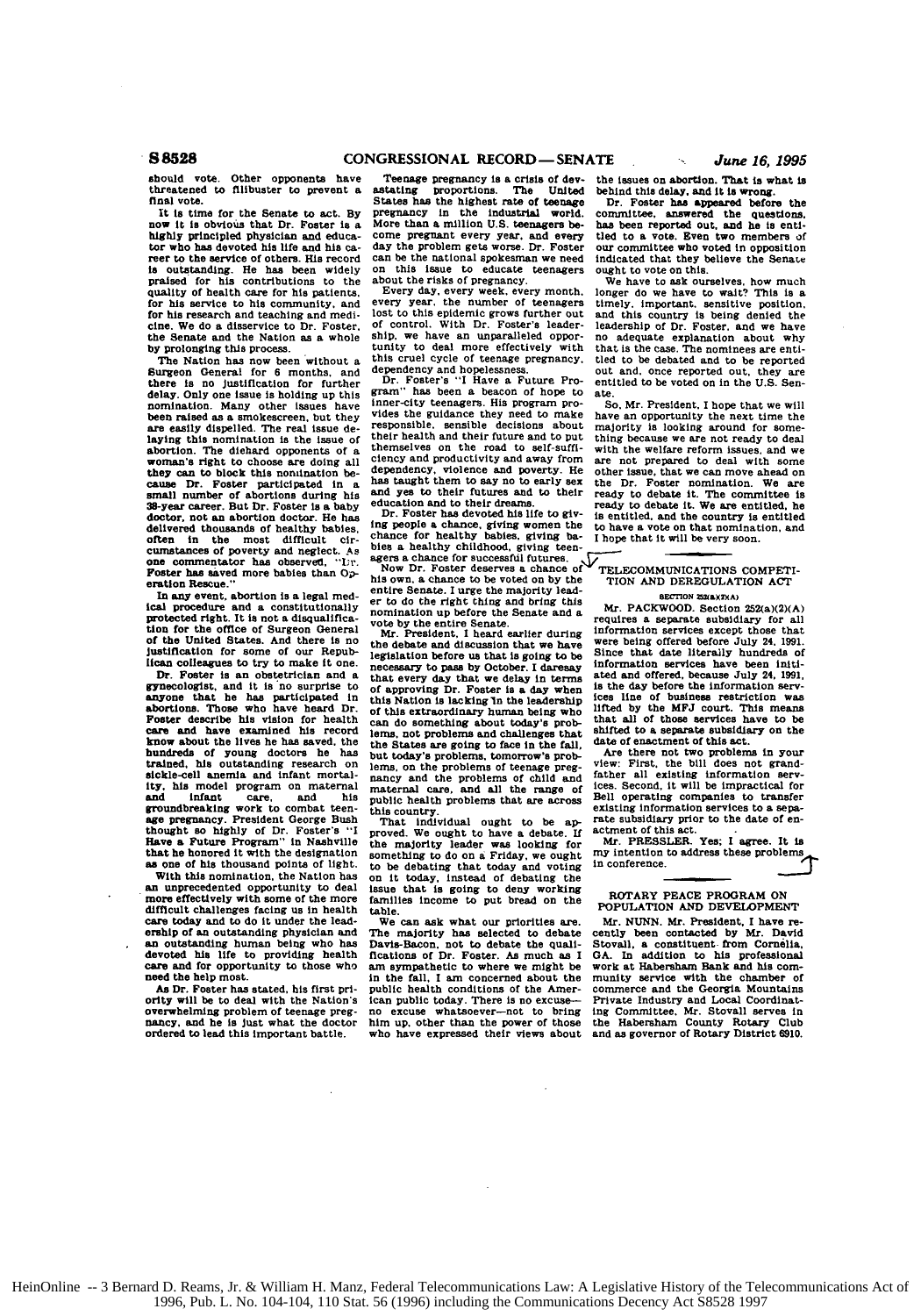Document No. **17**

 $\ddot{\phantom{a}}$